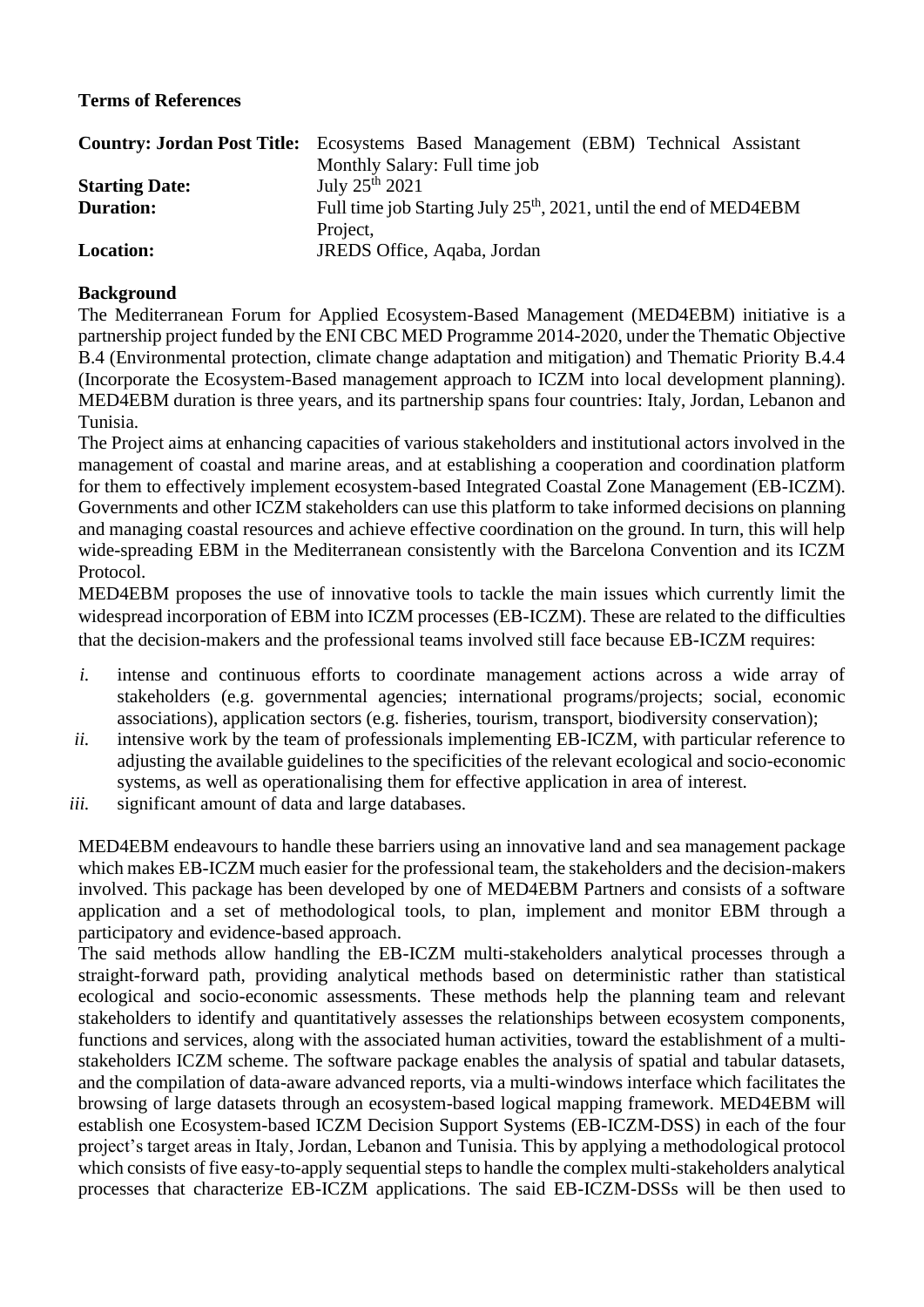perform a systemic, indicator-based, and participatory analysis to develop an EB-ICZM Governance Protocol (EB-ICZM-GP) for each of the MED4EBM target areas.

Technical and methodological references on the above-mentioned methods and tools, as well as on the activities to develop the said EB-ICZM-DSSs and EB-ICZM-GPs are illustrated in detail in the document titled *MED4EBM: Technical and methodological references and operational framework for the execution of WP3 and WP4*. This document is available for consultation on the MED4EBM website, under the section Library/Documents at the following link: [www.enicbcmed.eu/projects/med4ebm.](http://www.enicbcmed.eu/projects/med4ebm) Detailed technical and methodological grounds for these Terms of Reference are based on the abovementioned document; in particular, items in *italic* in this ToR refer to specific elements illustrated in detail in the said document.

### **Scope of the Assignment**

The Royal Marine Conservation Society of Jordan "JREDS" is seeking the service of a motivated candidate to perform the function of an Ecosystems Based Management (EBM) Technical Assistant. The assignment will be granted in a full-time job at a fixed monthly salary. The selected candidate will join JREDS Team to work under supervision of JREDS' Project Coordinator and the MED4EBM Project Coordinator, and in close coordination with the Project's EB-ICZM Technical Team established in the framework of MED4EBM Project. He / She will be assisting a national Expert acting as the counterpart of two International Consultants providing training to the National Teams. The selected candidate will be responsible for executing activities and managing the pool of resources for developing the EB-ICZM-DSSs and EB-ICZM-GPs for Aqaba, Jordan along with a national Expert and a GIS DB Specialist. The EBM Technical Assistant will be required as a member of MED4EBM National Team to catch up with "Hands on" training and practice intensive learning by doing in handling the EB-ICZM-DSSs and EB-ICZM-GPs tool.

### **Specific Tasks:**

Under supervision of the supervision of JREDS' Project Coordinator and the MED4EBM Project Coordinator, and in close coordination with the Project's EB-ICZM Technical Team the EBM Technical Assistant will execute the following tasks:

# *i- Revision and improvement of sets of components and indicators*

*Key activities: In regular consultation with stakeholders and collaboration with the Project's EBM Technical Team, the technical Assistant will help in review the set of components and indicators already identified and use the EB-ICZM Application after receiving the necessary training to develop diagram, tabular and GIS format information.*

### *ii- Data collection*

*Key activities: Parallel with Task (i) and in regular consultation with stakeholders and collaboration with the Project's EBM Technical Team, the technical Assistant will check the data already collated and facilitate data collection and processing in the Application.*

### *iii- System Cause-Effect Analysis*

*Key activities: Based on deliverables of Tasks (i) and (ii) and in regular collaboration with the Project's EBM Technical Team, the Technical Assistant will assist the EBM National Expert to apply a protocol for consistent and coherent development of a System Cause-Effect Analysis*

### *iv- Methodological Protocol for Ecosystem Based Management*

*Key activities: Based on successful implementation of Tasks (i-iii) and in regular collaboration with the Project's EBM Technical Team, the Technical Assistant will be trained by the EBM National Expert on implementing a methodological protocol which consists of the sequential steps required to handle the complex multi-stakeholders / multi data sources analytical processes that characterize EB-ICZM*